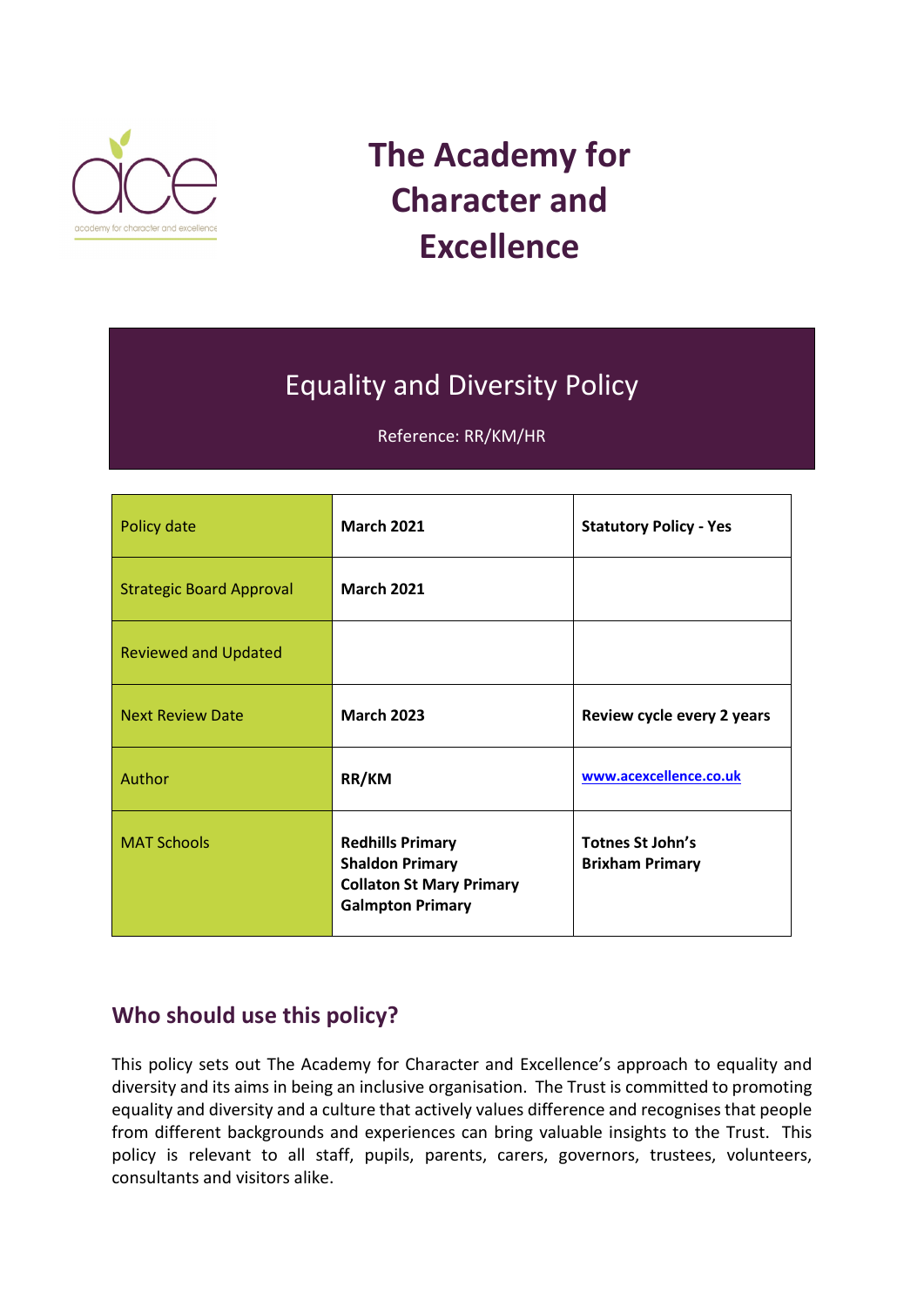### **CONTENTS**

| $2^{\circ}$    |  |
|----------------|--|
| 3              |  |
| $\overline{4}$ |  |
| 5              |  |
| 6              |  |
| $7^{\circ}$    |  |
| 8              |  |
| 9              |  |
|                |  |

### *John 10:10*

## *I have come that they may have life, and have it to the full.*

Our school's approach to Equality and Diversity follows that of the Church of England Education Office in that it seeks to be faith-sensitive and inclusive. It is underpinned by Our Vision of *'Life in all its fullness*' and ensures that all of school life incorporates the values of the Christian Faith. These values are central to all that we do and determine how we will implement all policies and procedures. We want to ensure that through our gateways of citizenship, leadership, expression, exploration and flourishing, all pupils and adults are shown how to be compassionate, passionate, honest, inspiring and responsible individuals. By starting with our vision, we aim to ensure that all members of our school community understand our expectations, our practise and the ways in which we will implement this Policy.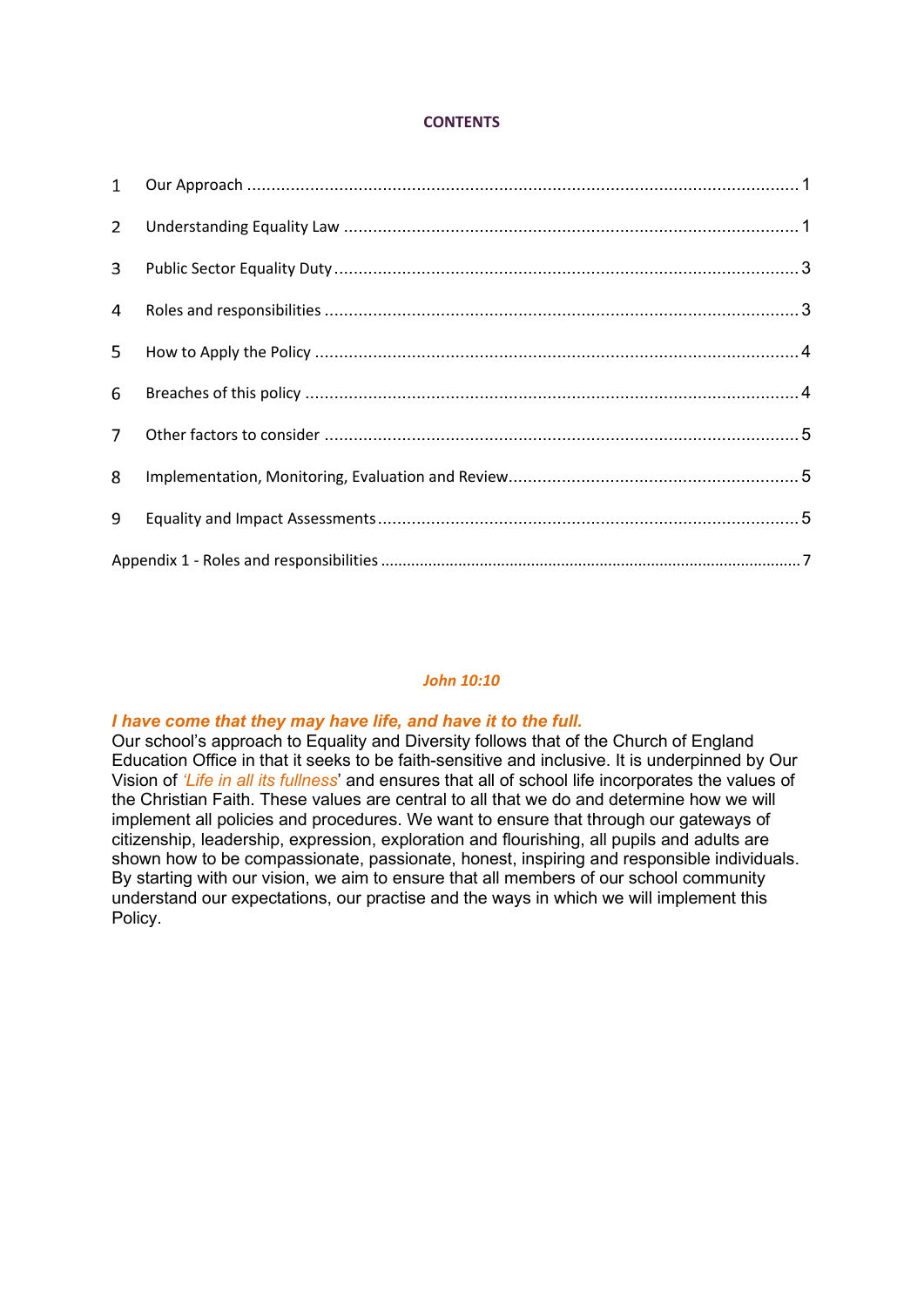#### <span id="page-2-0"></span> $\mathbf{1}$ **Our Approach**

The Trust is fully committed to promoting the principles in respect of the Equality Act 2010 and also other legislation and international conventions designed to promote equality and respect for human rights.

We seek to embed equality of access, opportunity and outcome for all members of our Trust community, within all aspects of Trust life.

Our Mission is to achieve excellence though cultivating character, sharing talents and pursuing innovation. Each one of our schools in the Trust have their own set of values which sits under the Trust mission.

The Trust has established its core values of Uncompromising Excellence, Creativity, Tenacity, Courage, Responsibility, Community, Compassion and Equity.

In line with our values the Trust desires to advance equality of opportunity by ensuring that all aspects of the functions of the Trust promote equality and community cohesion and celebrate diversity. In addition, the Trust shall always seek to prevent and stop any discrimination, harassment or victimisation, and to ensure that no one is unfairly disadvantaged due to a protected characteristic.

It is essential to understand that it is everyone's duty (members, directors, governors, staff, volunteers and pupils) to follow the principles set out in this policy. Further, this applies to all aspects of the work of the Trust. This will include:

- All aspects of teaching and learning. This will include admissions, school discipline, exclusions and reward systems.
- All decisions made pursuant to any employment policies and practices.
- Any other function, for example, decisions made as part of the complaints policy or any other policy.

Furthermore, we respect the religious beliefs and practice of all staff, pupils and parents, and comply with all reasonable requests relating to religious observance and practice.

#### <span id="page-2-1"></span> $\overline{2}$ **Understanding Equality Law**

The Equality Act 2010 operates by identifying specific "protected characteristics" and then setting out what discrimination is prevented by law. It is very important to note that an employer may be liable in relation to disability discrimination both where it knows and where it ought reasonably to know that someone may be disabled. In relation to any protected characteristic, it is important to be proactively mindful of whether or not discrimination is taking place and not to just react to individuals raising concerns about discrimination. This means consideration should be given to issues which may potentially be discriminatory before making decisions. It is important to document how equality issues were considered as part of decision making. Further the Trust has a general duty to promote inclusion and eliminate discrimination.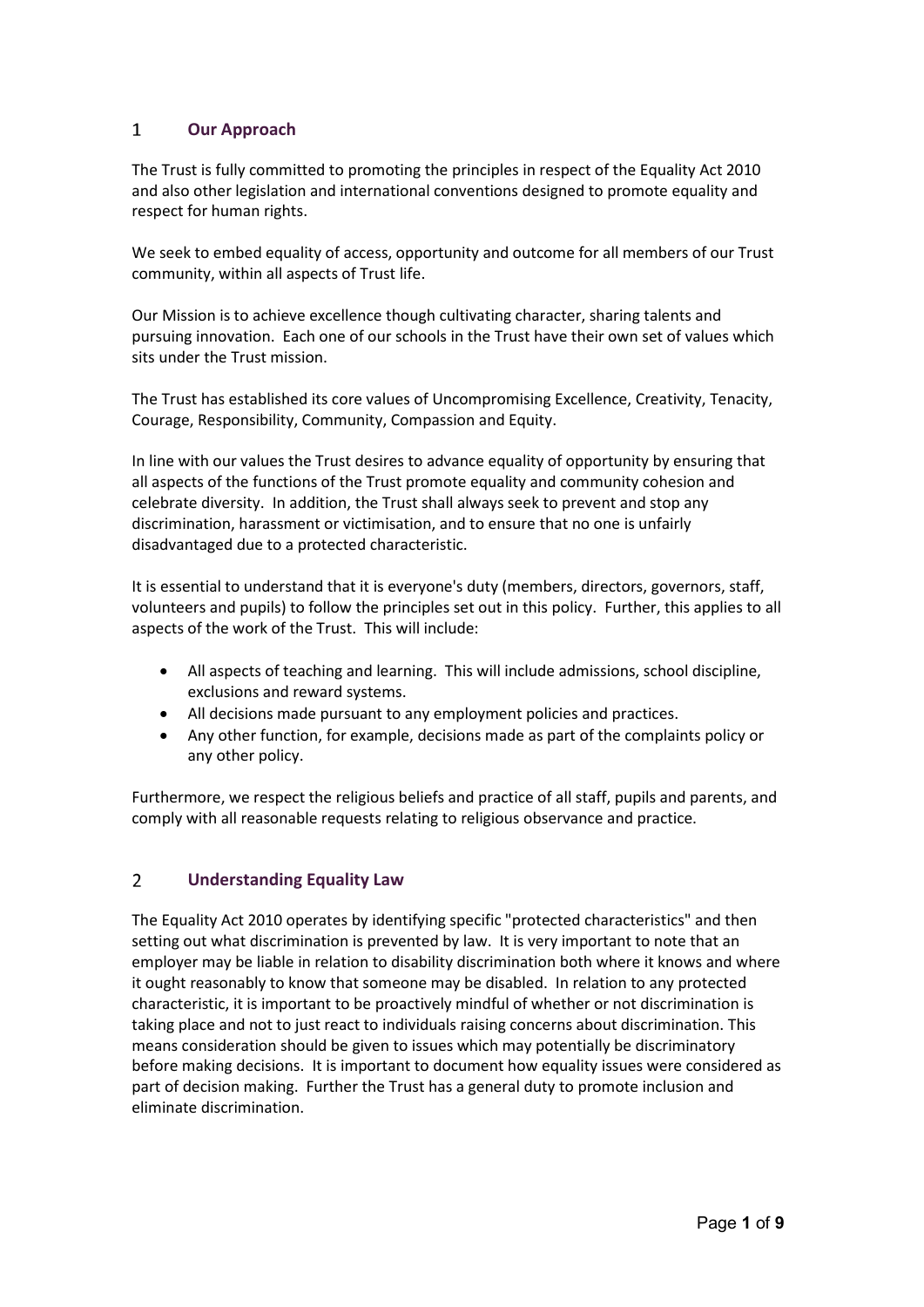The protected characteristics are as follows:

- **Age** A person of a particular age or a range of ages (e.g. 18 30-year-olds). Age discrimination does not apply to the provision of education, but it does apply to employees and may also apply to the treatment of parents.
- **Disability** A person has a disability if they have a physical or mental impairment which has a substantial and long-term adverse effect on their ability to carry out normal day-to-day activities.
- **Gender reassignment** A person has the protected characteristic of gender reassignment if the person is proposing to undergo, is undergoing or has undergone a process (or part of a process) for the purpose of reassigning the person's sex by changing physiological or other attributes of sex. A transsexual person therefore will have the protected characteristic of gender reassignment.
- **Marriage and civil partnership** This applies to people who are married or who have entered into a civil partnership.
- **Race** This includes colour, nationality and ethnic or national origins. This also include Travelers/Gypsies.
- **Pregnancy and maternity** For the purposes of discrimination law, employees have specific rights through the 'protected period'. This starts when a woman's pregnancy begins and ends, if she is entitled to maternity leave, at the end of additional maternity or (if earlier) when she returns to work, or if she is not entitled to maternity leave, at the end of two weeks following the end of the pregnancy.
- **Religion and belief** Religious and philosophical beliefs including lack of belief. Religion and belief discrimination does not prevent a school from carrying out collective worship or other curriculum-based activities, but pupils may withdraw from acts of collective worship.
- **Sex** A man or a woman.
- **Sexual orientation** -Sexual orientation means a person's sexual orientation towards persons of the same sex, persons of the opposite sex, or persons of either sex.

The different types of discrimination are as follows:

- **Direct discrimination**. This is less favourable treatment because of a protected characteristic.
- **Indirect discrimination**. This is when a provision, criteria or practice applied to all persons equally but which puts a person at a particular disadvantage and is not a proportionate means of achieving a legitimate aim.
- **Harassment**. This is conduct which has the purpose or effect of violating dignity or creating an intimidating, hostile, degrading, humiliating or offensive environment.
- **Victimisation**. This is subjecting a person to a detriment because of their involvement with proceedings (a complaint) brought in connection with the Equality Act 2010. In an educational establishment, this also extends protection to pupils whose parent or sibling has made a complaint in connection with the Equality Act 2010. Please note that a person does not have to have a protected characteristic for victimisation to apply.
- **Discrimination arising from disability**. Treating someone unfavourably because of something connected with their disability (such as periods of absence from work or medical conditions), where that treatment is not a proportionate means of achieving a legitimate aim.
- **Failure to make reasonable adjustments.** Failing to make reasonable adjustments where a provision, criterion or practice or physical feature places a disabled person at a substantial disadvantage.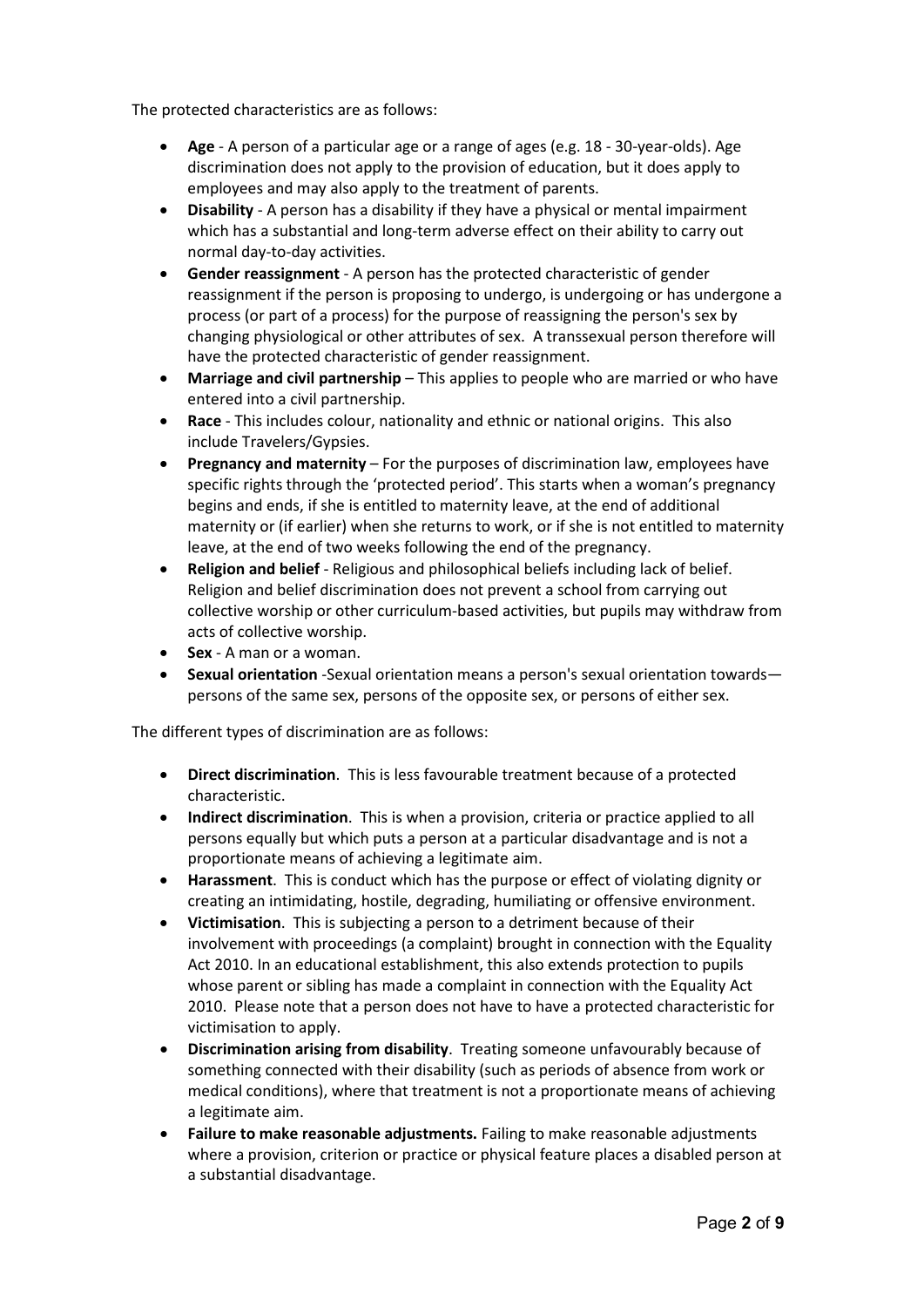Reasonable adjustments:

Schools are required to take reasonable steps to avoid disadvantage caused by a provision, criteria or practice or a physical feature that puts a disabled person at a substantial disadvantage compared to a non-disabled person. This involves removing or avoiding a physical feature and taking reasonable steps to provide auxiliary aids/services. In a school context, it will also include making sure that disabled pupils have the same level of access to education as non-disabled pupils.

In addition, there are specific forms of unlawful discrimination:

- **Discrimination by association or perception** For example, discriminating against someone because they "look gay", or because they have a gay brother; discriminating against someone because they care for a disabled relative.
- **Gender re-assignment discrimination**. Not allowing reasonable absence from work for the purpose of gender-reassignment in line with normal provision (such as sick leave).
- **Pregnancy/maternity related discrimination**. Unfavourable treatment because of pregnancy or maternity. It includes unfavourable treatment of a female because she is breastfeeding.

#### <span id="page-4-0"></span>3 **Public Sector Equality Duty**

The Trust shall also always have regard to the need to:

- Eliminate unlawful discrimination, harassment and victimisation and other conduct prohibited by the Act.
- Advance equality of opportunity between people who share a protected characteristic and those who do not.
- Foster good relations between people who share a protected characteristic and those who do not.

In working towards achieving the public sector equality duty, the Trust shall seek to:

- Remove or minimise disadvantages suffered by people due to their protected characteristics.
- Take steps to meet the needs of people from protected groups where these are different from the needs of other people.
- Encourage people from protected groups to participate in public life or in other activities where their participation is disproportionately low.

#### <span id="page-4-1"></span> $\overline{4}$ **Roles and responsibilities**

The CEO has overall responsibility for equality and diversity matters across the Trust. Within each of our schools, the Headteacher is the designated senior member of staff with overall responsibility for all equality and diversity matters at that school. For further information on the **roles and responsibilities** of the Designated Person see Appendix 1.

It is the responsibility of all staff members, directors, governors and volunteers to:

- Know and understand this policy;
- Treat colleagues, pupils, parents/guardians/carers and visitors with dignity and respect;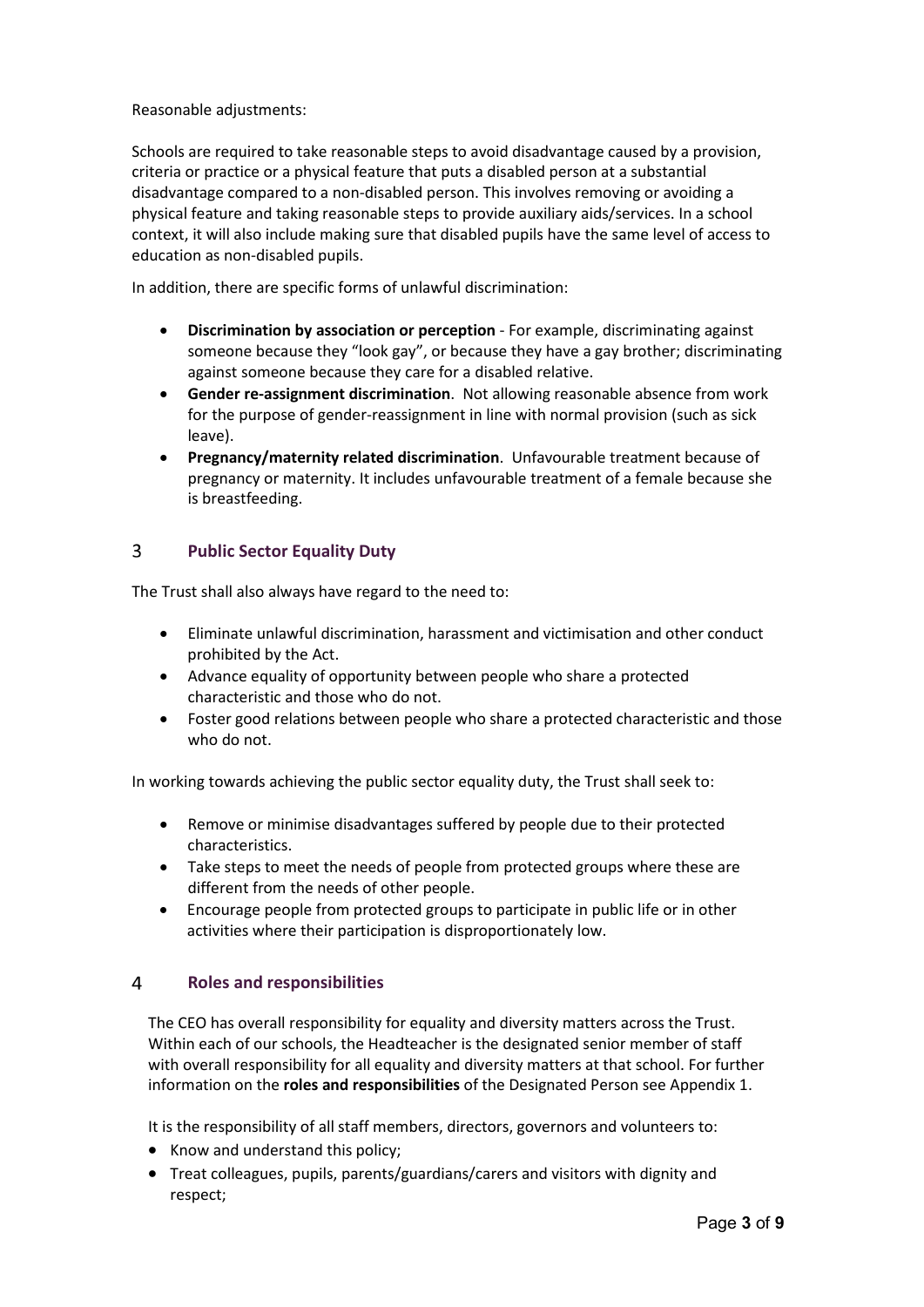- Avoid behaving in any manner that may give rise to claims of discrimination, harassment or victimisation;
- Support and participate in any measures introduced to promote equality and diversity;
- Actively challenge discrimination and disadvantage at all times;
- Report any issues associated with equality and diversity in accordance with this policy.

It is important to appreciate that an employee is *personally responsible* for their own acts of discrimination, harassment or victimisation carried out during their employment, whether or not the employer is also liable. Any attempt to instruct, cause or induce another person to discriminate, harass or victimise a third person will also amount to unlawful discrimination and any employee doing so will be subject to disciplinary action.

#### <span id="page-5-0"></span>5 **How to Apply the Policy**

The duties described above apply at all times and they must be actively considered when making decisions. The following are designed to be examples only:

- If there is racist or homophobic bullying this must be properly addressed. This will include appropriate discipline and steps to educate any pupil doing such bullying to prevent this from occurring.
- If a pupil has special educational needs and is routinely the subject of discipline, then consideration should be given as to whether or not they require any adaptation of the school behaviour policy or if further investigation of their SEND needs is required.
- If, because of their disability, a pupil is unable to access a particular aspect of the curriculum, then it is important to proactively consider what adjustments can be made.
- It is very important to consider that school trips are properly accessible by pupils with a disability.
- If a pupil/member of staff is undergoing a gender transition, particular care and sensitivity will be required.

#### <span id="page-5-1"></span>6 **Breaches of this policy**

Most of the time, applying this policy will be consistent with good professional practice. However, if you believe that you may have been discriminated against you are encouraged to raise the matter through our grievance procedure.

If you need advice on how to proceed you should speak to your Headteacher, line manager or Trust HR Manager.

Allegations regarding potential breaches of this policy will be treated in confidence and investigated in accordance with the relevant procedure. Employees who make such allegations in good faith will not be victimised or treated less favorably as a result. False allegations which have been found to have been made in bad faith will, however, be dealt with under our disciplinary procedure.

Any member of staff who is found to have committed an act of discrimination or harassment will be subject to disciplinary action. Such behavior may constitute gross misconduct and, as such, may result in summary dismissal. We take a strict approach to serious breaches to the policy.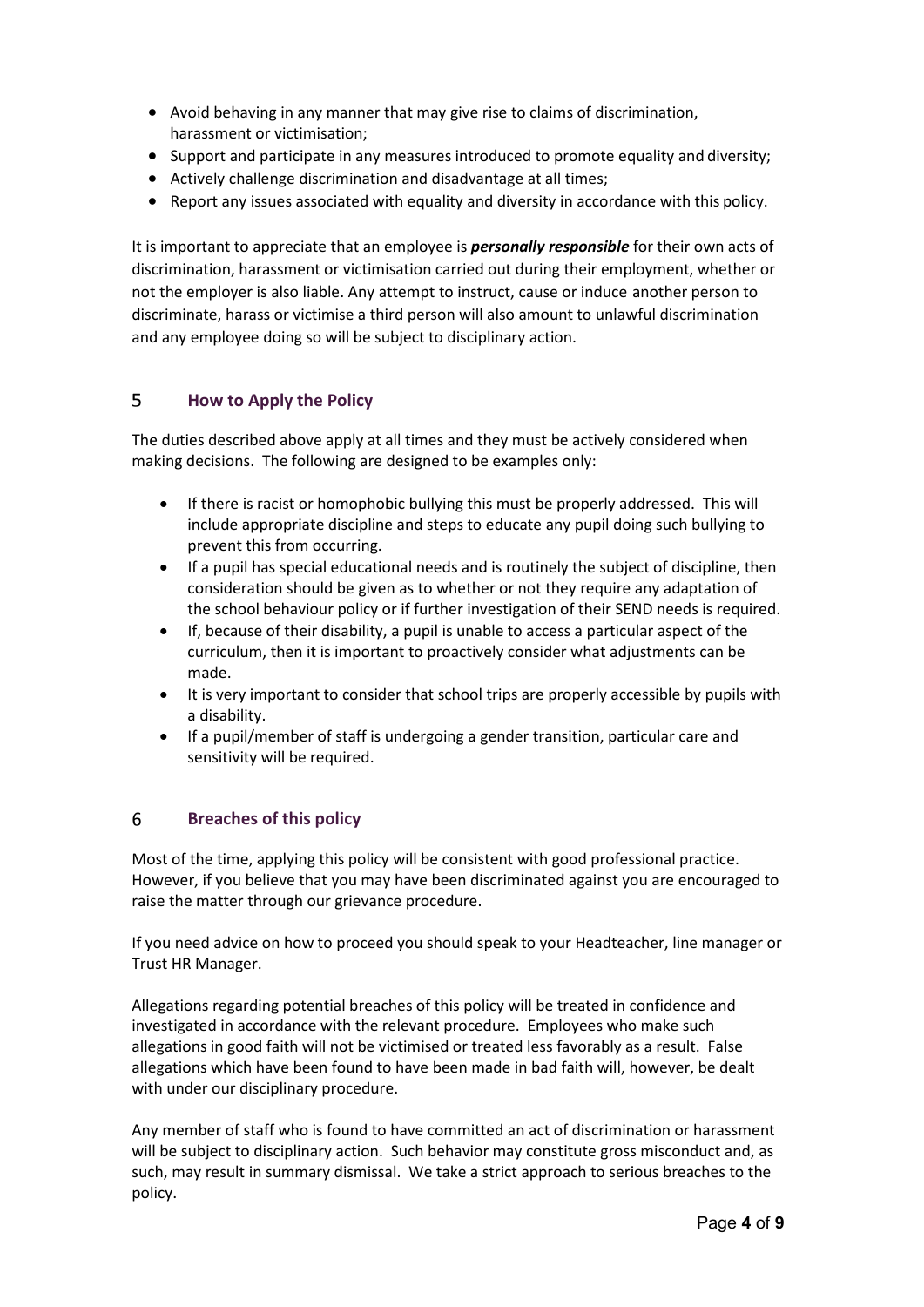#### <span id="page-6-0"></span> $\overline{7}$ **Other factors to consider**

The Equality Act 2010 is part of a number of legal duties which schools need to follow. The duties under the Equality Act 2010 will complement other duties such as the Public Sector Equality duty set out above but also the Human Rights Act 1998. It will be important to also consider these duties, such as freedom of expression when making decisions. In addition, there is a duty to be politically neutral which may also be relevant.

The Trust will monitor this policy and ensure that its application is compliant, consistent and fair to all staff.

For more information, guidance can be found from the Department of Education and the Equality and Human Rights Commission Website.

<https://www.gov.uk/government/organisations/department-for-education>

<https://www.equalityhumanrights.com/en>

#### <span id="page-6-1"></span>8 **Implementation, Monitoring, Evaluation and Review**

Within schools the designated senior member of staff with overall responsibility for the implementation, monitoring and evaluation of the 'Equality and Diversity Policy' is the Headteacher.

The designated member of staff is also responsible for ensuring that all pupils, staff, parents/carers are aware of our policy. Additional support would also be provided to any parent or significant person, wishing to know more about the policy and procedures outlined above. A copy of this policy document is available for inspection on the premises during office hours and an electronic copy is posted on our Trust website <https://www.acexcellence.co.uk/policies> and our school website <https://brixhamcofe.org/website/policies>

This policy document will also be issued as part of a new employee's induction and the contents will be discussed at staff meetings as ongoing training. A copy will be available for staff to access at school and any updates will be discussed with staff when approved. This policy document will be reviewed and publicised in writing, at least annually and, if necessary, more frequently in response to any significant incidents or new developments in national, local and organisational policy, guidance and practice

#### <span id="page-6-2"></span>9 **Equality and Impact Assessments**

The Trust is committed to promoting equality and participation in all of our activities, whether this is related to the education we provide for our pupils or whether this is related to our responsibilities as an employer.

An equality impact assessment (EIA) is an evidence-based approach designed to help organisations ensure that their policies, practices, events and decision-making processes are fair and do not present barriers to participation or disadvantage any protected groups from participation. This covers both strategic and operational activities, including for example,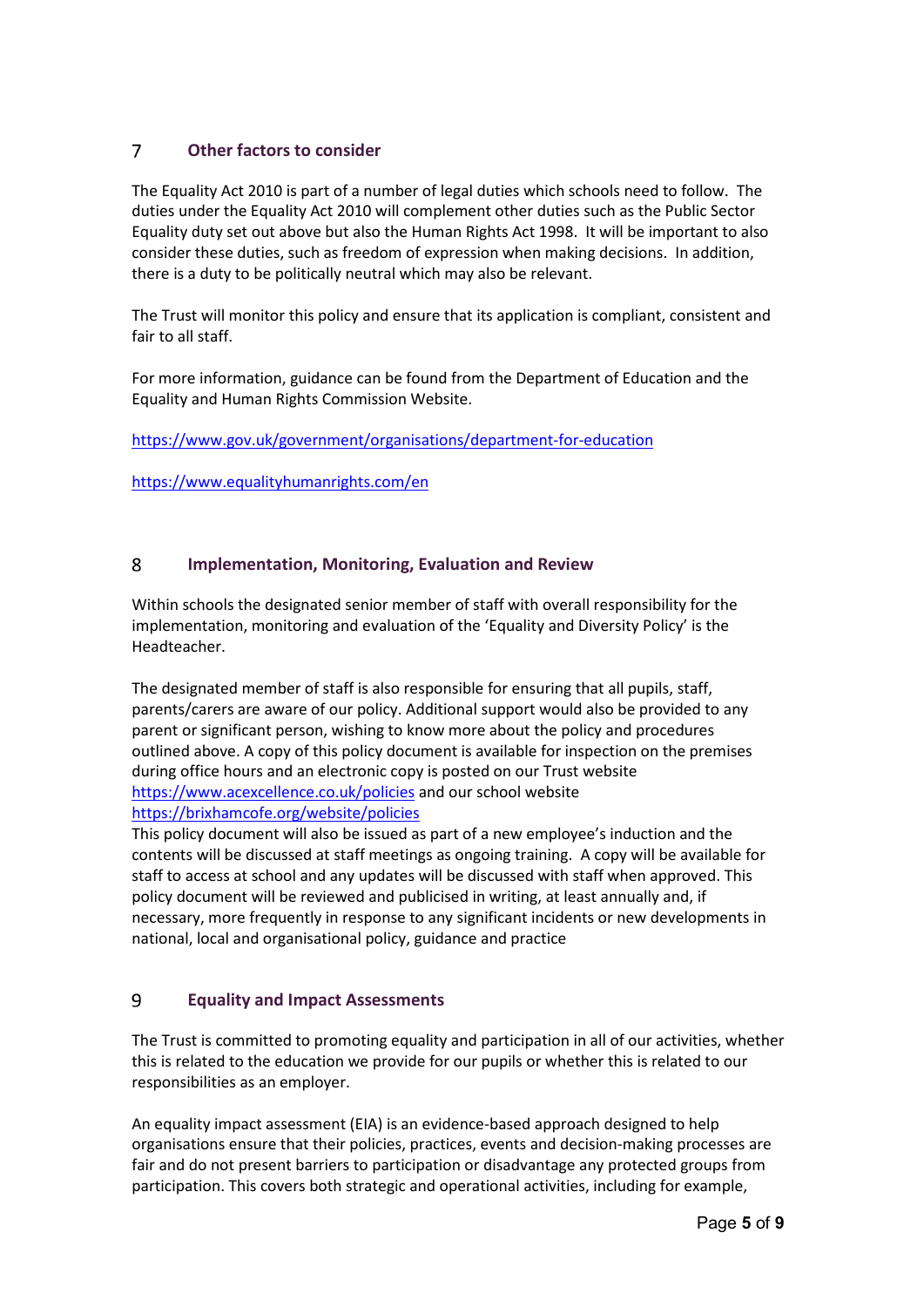providing education for our pupils, strategic decision-making, training courses and employment policies.

The EIA will help to ensure that:

- we understand the potential effects of the policy by assessing the impacts on different groups both external and internal
- any adverse impacts are identified and actions identified to remove or mitigate them
- decisions are transparent and based on evidence with clear reasoning.

These EIA's will be carried out wherever appropriate and will be conducted by the relevant team or nominated person. The Central Services Teams will advise on when these are appropriate.